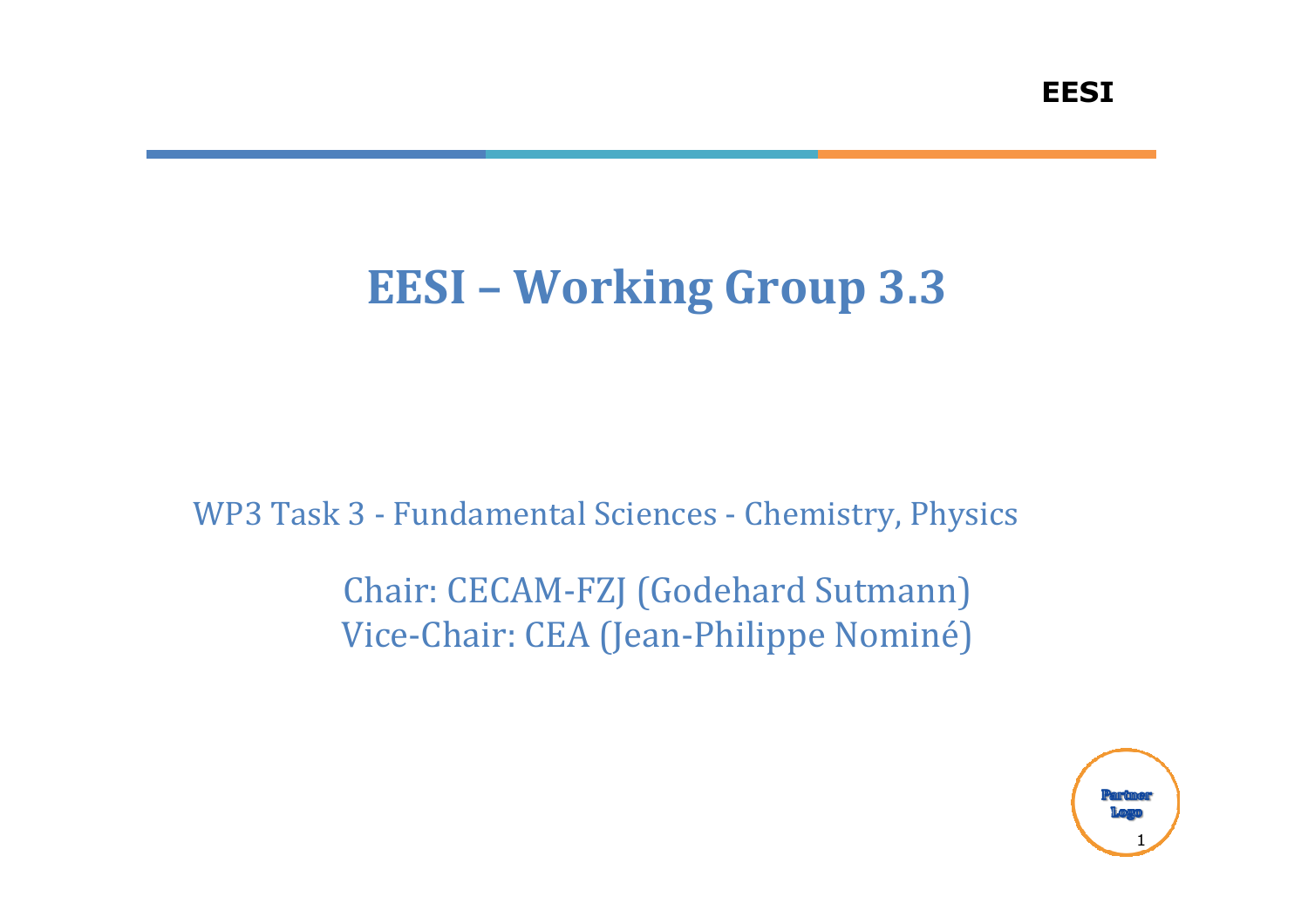

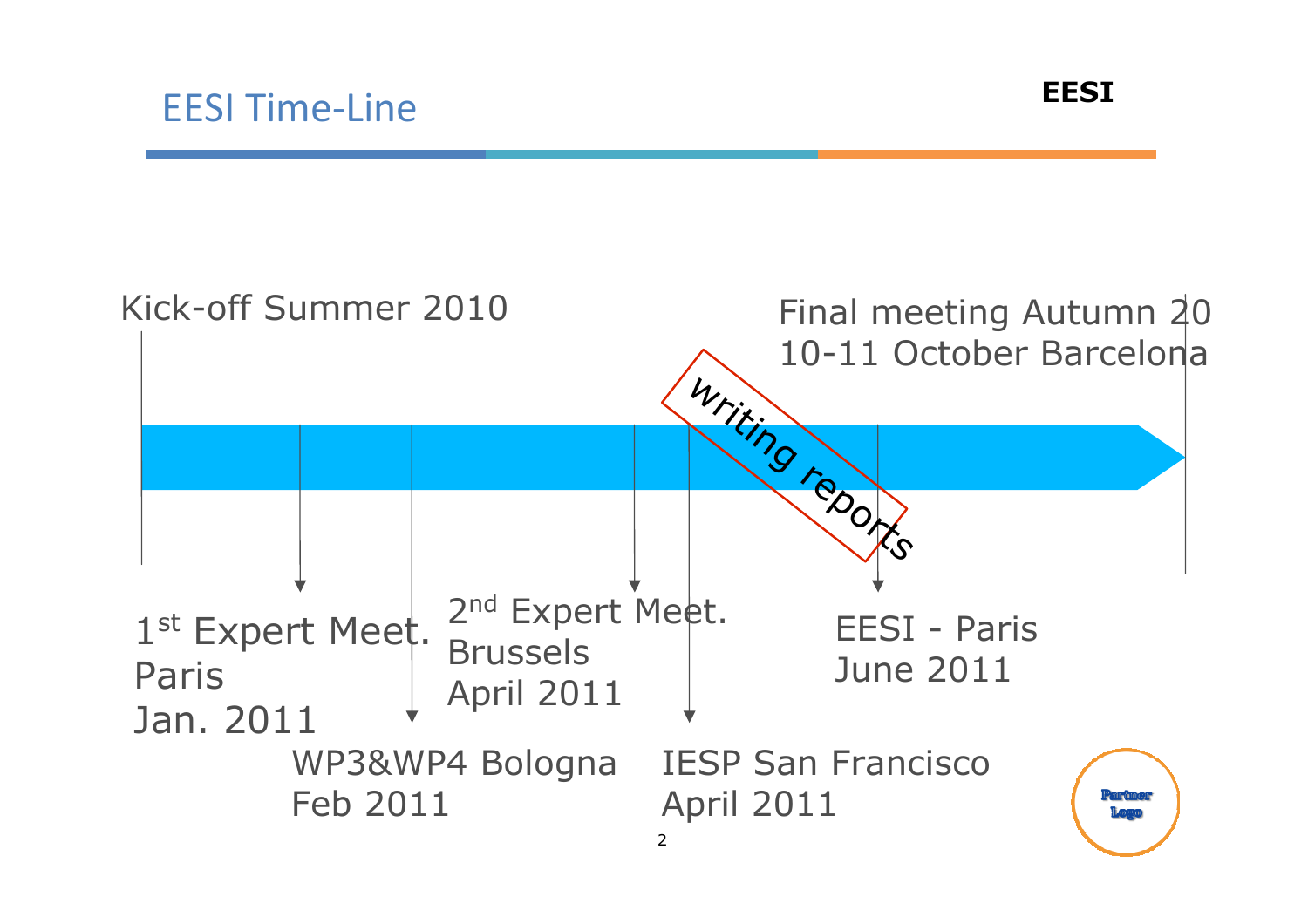### Scientific Domains in WG 3.3



3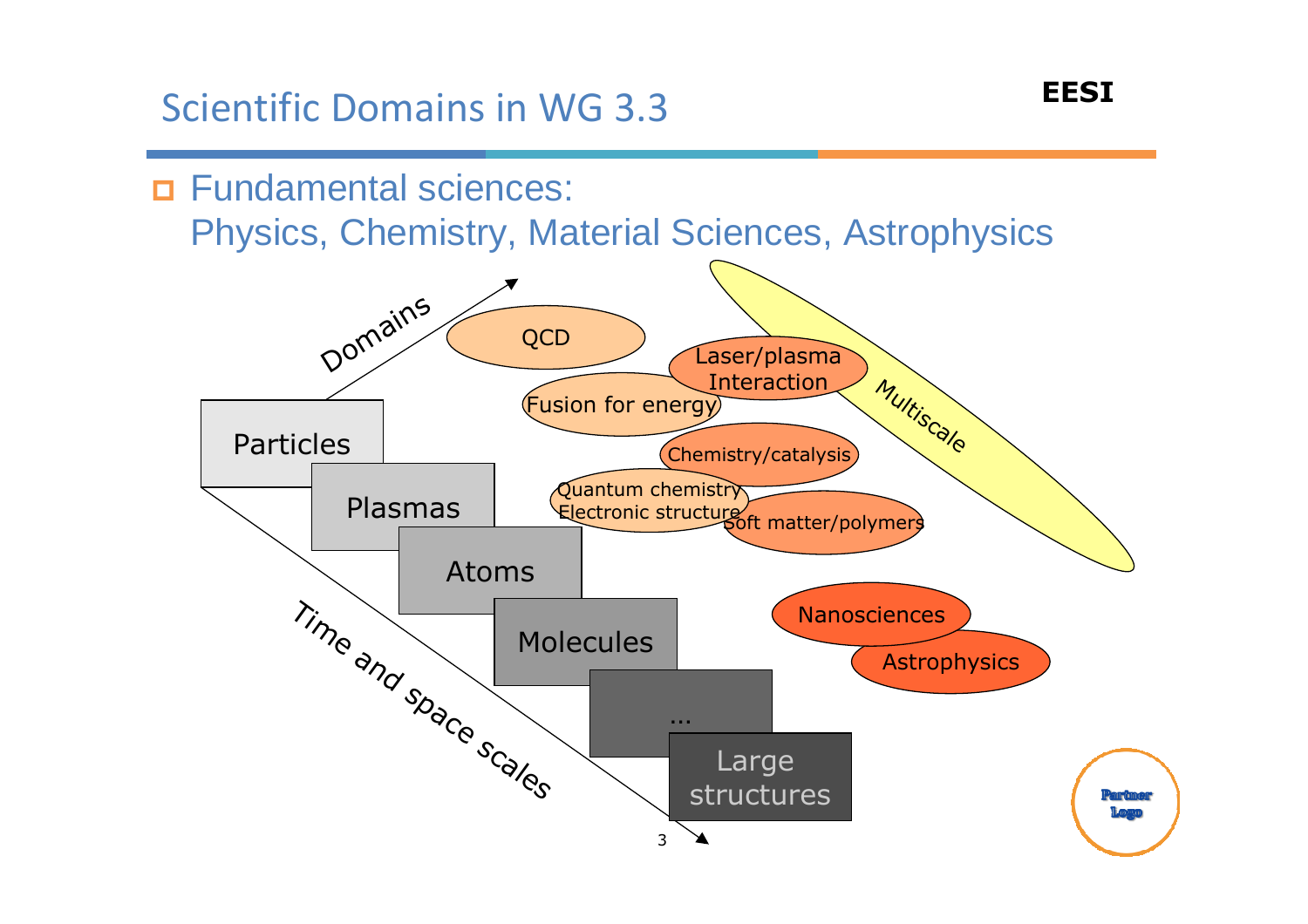### Composition of WG 3.3

П Description of the scientific and technical perimeter of the WG

- Address science drivers and grand challenge problems in the fields of physics and chemistry
- How are communities/science organizations going to prepare future software issues?

4

- **Norkgroup composition:** 
	- Astrophysics
	- Laser- / plasma-physics
	- Fusion
	- Material Sciences
	- Quantum Chemistry
	- Soft Matter Physics
	- Software Engineering and Algorithms



Distribution of Countrie <sup>s</sup>

EESI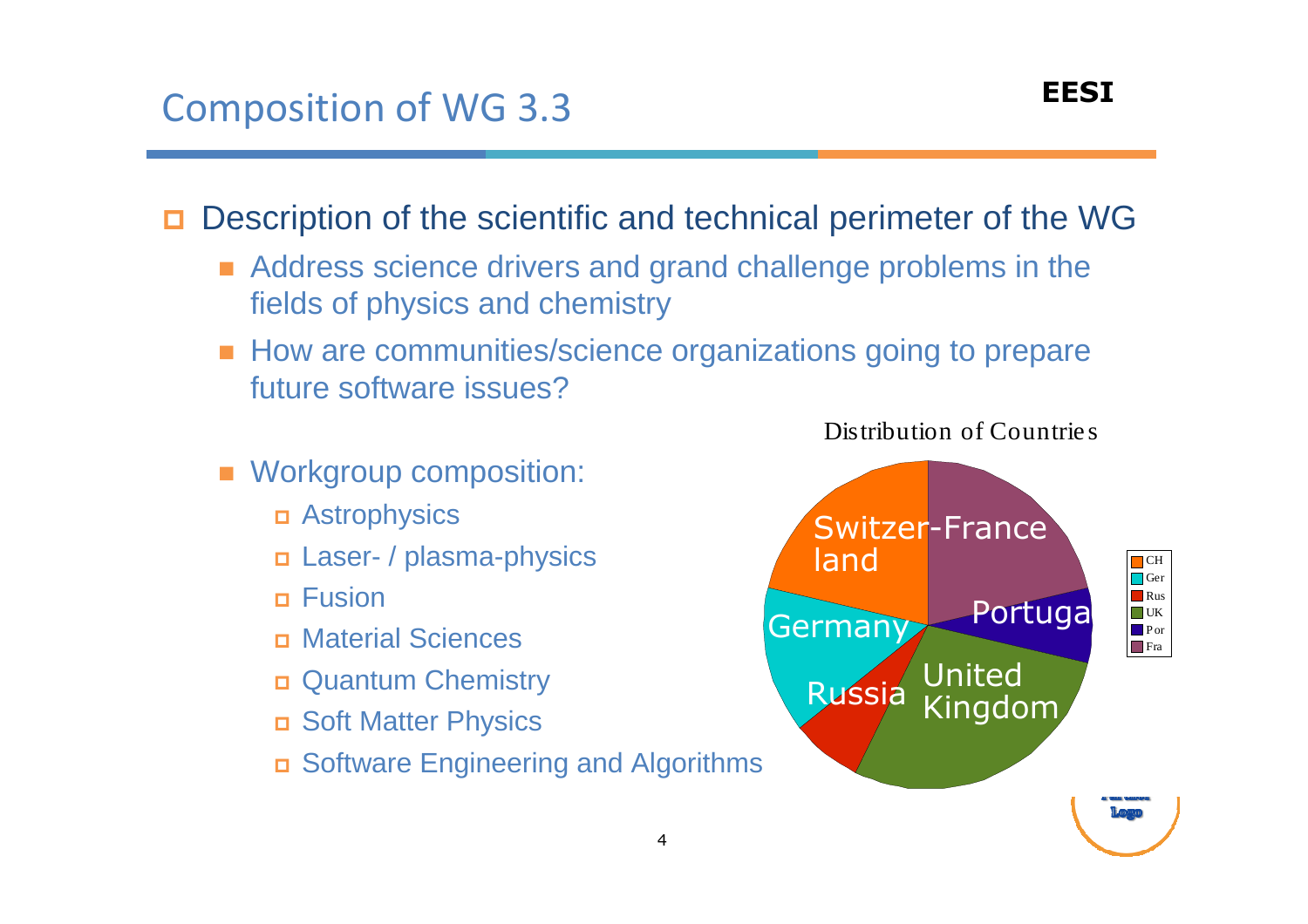## WG3.3 List of Experts

| <b>Name</b>               | Organization                   | Country    | <b>Area of Expertise</b>        |
|---------------------------|--------------------------------|------------|---------------------------------|
| <b>Volker Springel</b>    | Garching, MPI Astrophysik      | Ger        | <b>Astrophysics</b>             |
| <b>Romain Teyssier</b>    | <b>ETH Zürich</b>              | Sui        | <b>Astrophysics</b>             |
| <b>Maurizio Ottaviani</b> | <b>CEA</b>                     | Fra        | <b>Fusion</b>                   |
|                           | Universidade Tecnica de        |            |                                 |
| Luis Silva                | Lisboa                         | Por        | <b>Laser Plasma Interaction</b> |
| Alexei Removich           |                                |            |                                 |
| <b>Kokhlov</b>            | <b>Moscow State University</b> | <b>Rus</b> | <b>Soft Matter</b>              |
| Alessandro Curioni        | <b>IBM Research - Zurich</b>   | Sui        | <b>Materials Sciences</b>       |
| Gilles Zerah              | <b>CECAM - CEA</b>             | <b>Fra</b> | <b>Materials Sciences</b>       |
| Nicola Marzari            | <b>University of Oxford</b>    | <b>UK</b>  | <b>Materials Sciences</b>       |
| <b>Adrian Wander</b>      | <b>STFC Daresbury</b>          | <b>UK</b>  | <b>Materials Sciences</b>       |
|                           |                                |            |                                 |
| <b>Mike Payne</b>         | University of Cambridge        | <b>UK</b>  | <b>Quantum Chemistry</b>        |
| <b>Thierry Deutsch</b>    | <b>CEA</b>                     | Fra        | <b>Quantum Chemistry</b>        |
| <b>Mike Ashworth</b>      | <b>STFC Daresbury</b>          | <b>UK</b>  | Methods and algorithms          |
| <b>Thomas Schultess</b>   | <b>CSCS</b>                    | Sui        | <b>Materials Sciences</b>       |
| Pieter in t'Veld          | <b>BASF</b>                    | Ger        | Soft matter                     |

Ger: 2 Sui: 3 Fra: 3 Por: 1 Rus: 1 UK: 4 (Total: 14

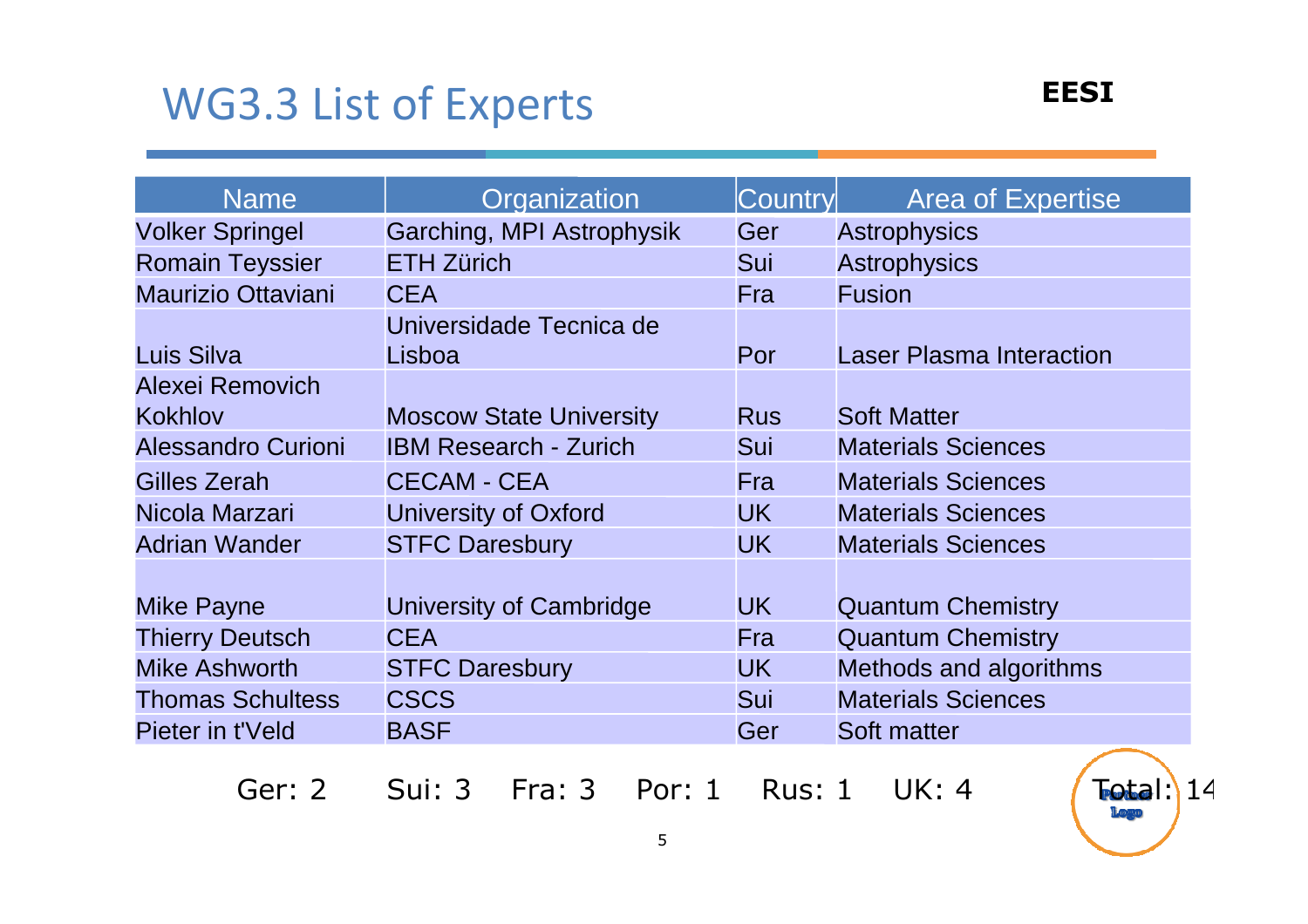Quantum Chemistry / Material Science

• AbInit, BigDFT, CASTEP, ONETEP, CP2K, CPMD, Quantum-Espresso, Wannier90, Octopus, GPAW, Crystal, Dalton,Turbomole, Columbus

Molecular Dynamics (Soft Matter)

• DL\_POLY, Gromacs, Espresso, LAMMPS, NAMD

п Laser / Plasma

• TORB, ORB5, Euteurpe, ELMFIRE, GYSELA

Astrophysics

• Gadget, AREPA, PKDGRAV, Pluto, RAMSES

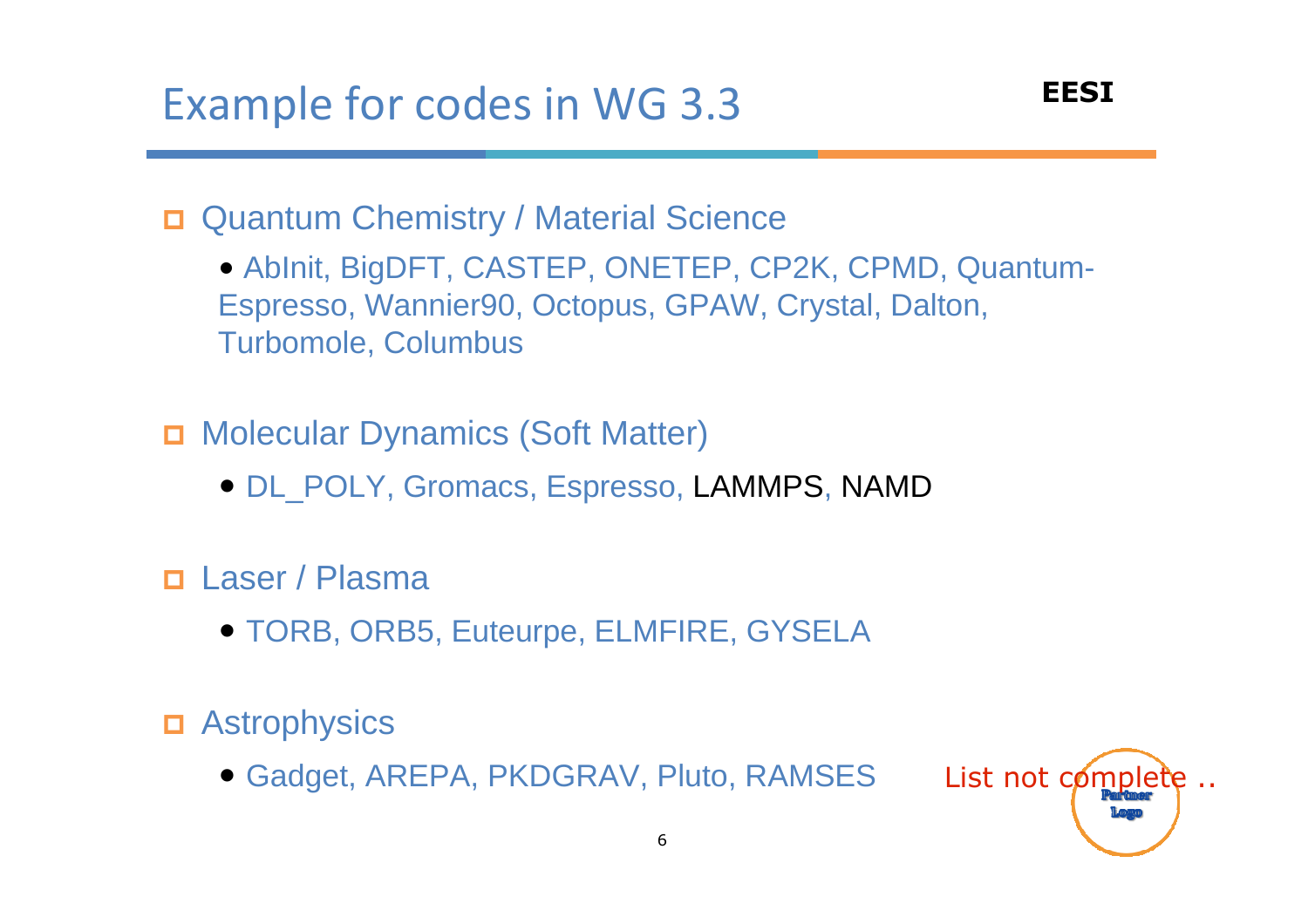### WG3.3

**□** Scientific activities and software issues

- oo scientific activities
	- **Example 13 astrophysics: large scale structure of the universe**
	- fusion: ITER facility
	- plasma: cold plasmas, magnetic plasmas
	- material sciences: catalysis, cracks, magnetic properties
	- **soft matter: polymers, membranes for fuel cells, self**aggregation
	- **algorithms: fault tolerance, energy efficiency, locality,** þ. optimal order algorithms
- $\,\circ\,$  potential need for exascale performance proved
	- Material Science and Quantum Chemistry have potential for sustained PetaFlop applications at present
	- > 1PFlop/s sustained performance on Jaguar

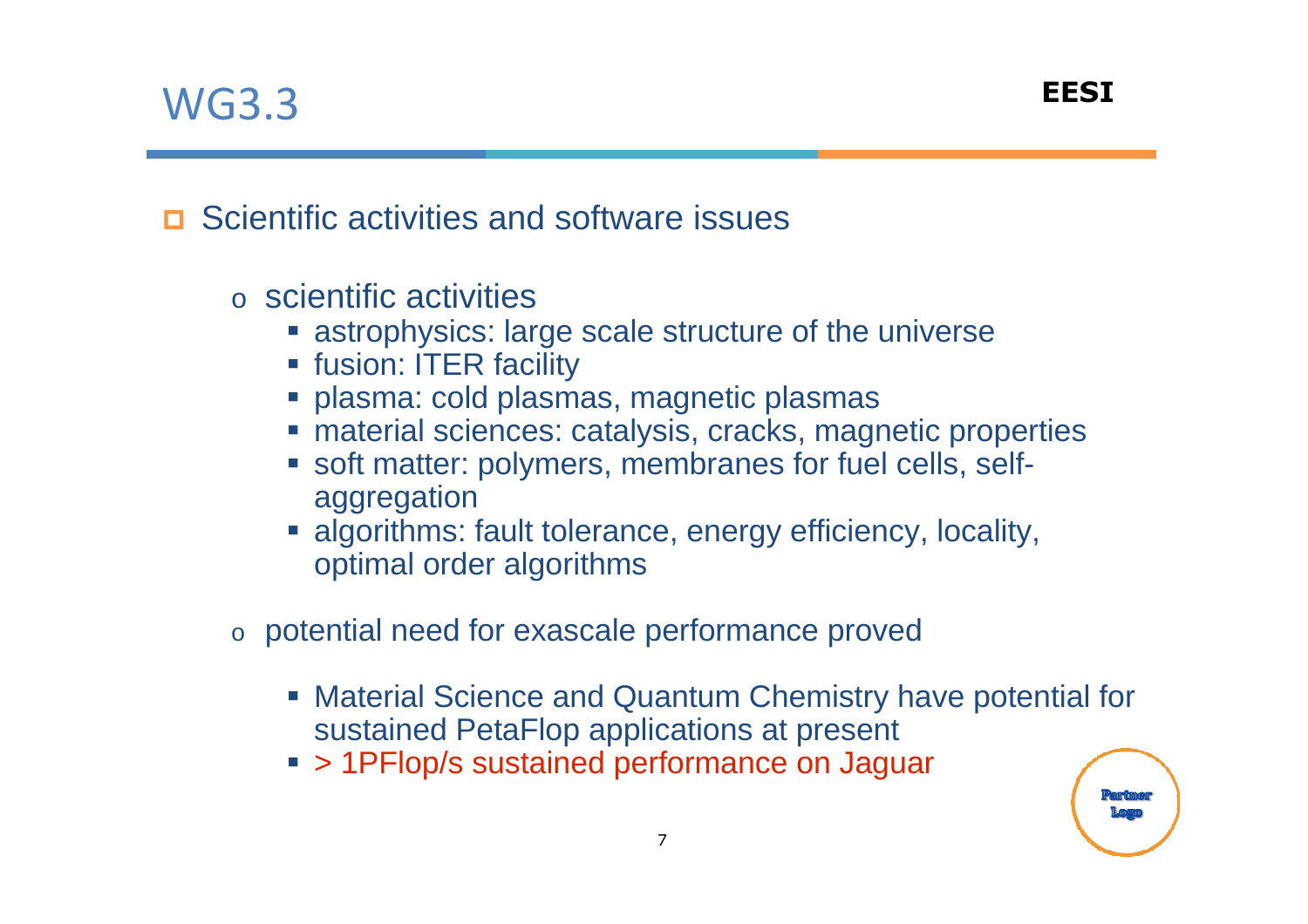#### WG3.3 Performance in Material Science



 $\mathbb{L}$  $\sim 1$ **CSCS** ETH Eidgenössische Technische Hochschule Zürich Swiss National Supercomputing Centre Swiss Federal Institute of Technology Zurich Applications running at scale on Jaguar @ ORNL **Fall 2009** Code name Performance Domain area Institution # of cores Notes 2008 Gordon Bell 1.9 PF  $DCA++$ ORNL 213.120 Materials Prize Winner 2009 Gordon Bell **Materials WL-LSMS** ORNL/ETH 223,232 1.8 PF Prize Winner 2008 Gordon Bell 1.4 PF NWChem PNNL/ORNL 224,196 Chemistry Prize Finalist **OMEN** 860 TF **Materials** 222.720 Duke Chemistry **MADNESS** UT/ORNL 140,000 550 TF 2008 Gordon Bell LS3DF Materials LBL 147,456 442 TF Prize Winner 2008 Gordon Bell SPECFEM3D USA (multiple) 149.784 165 TF Seismology Prize Finalist Combustion S<sub>3</sub>D SNL 147,456 83 TF Weather **WRF** USA (multiple) 150,000 50 TF

li<sup>p</sup>ant tingar <u> மதம</u>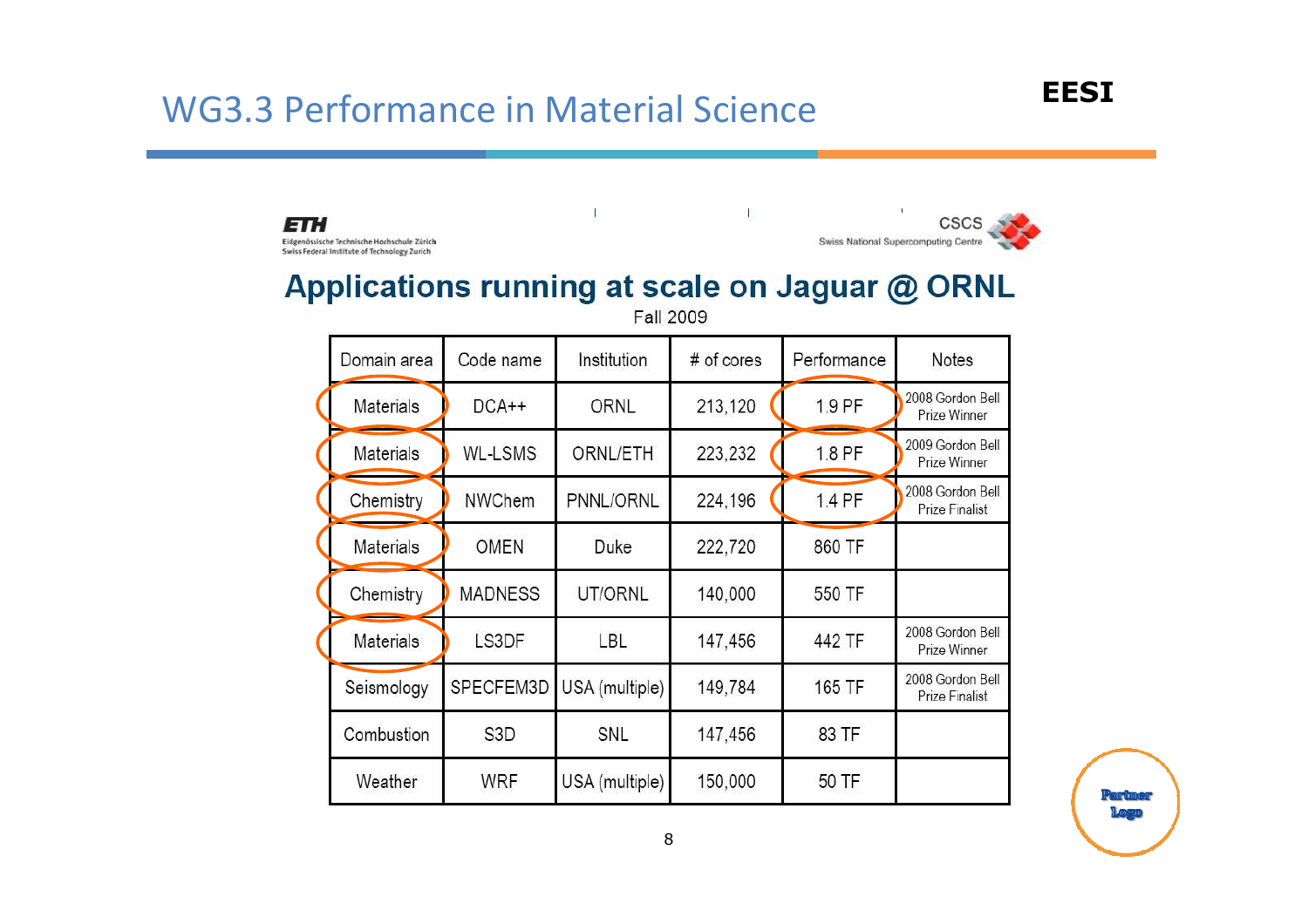O **Materials Science**: first principles design of materials

- **E** e.g. energy conversion
	- chemical energy to electricity (fuel cells)
	- sunlight to electricity (photovoltaic cells)
	- nuclear energy to electricitiy (nuclear fission or fusion)
- e.g. energy storage
	- batteries
	- supercapacitors
	- chemical storage in high energy density fuels (hydrogen, etanol, methanol)

#### $\blacksquare$  e.g. energy use

• solid state lighting, smart windows, low power computing, leightweight materials for transporting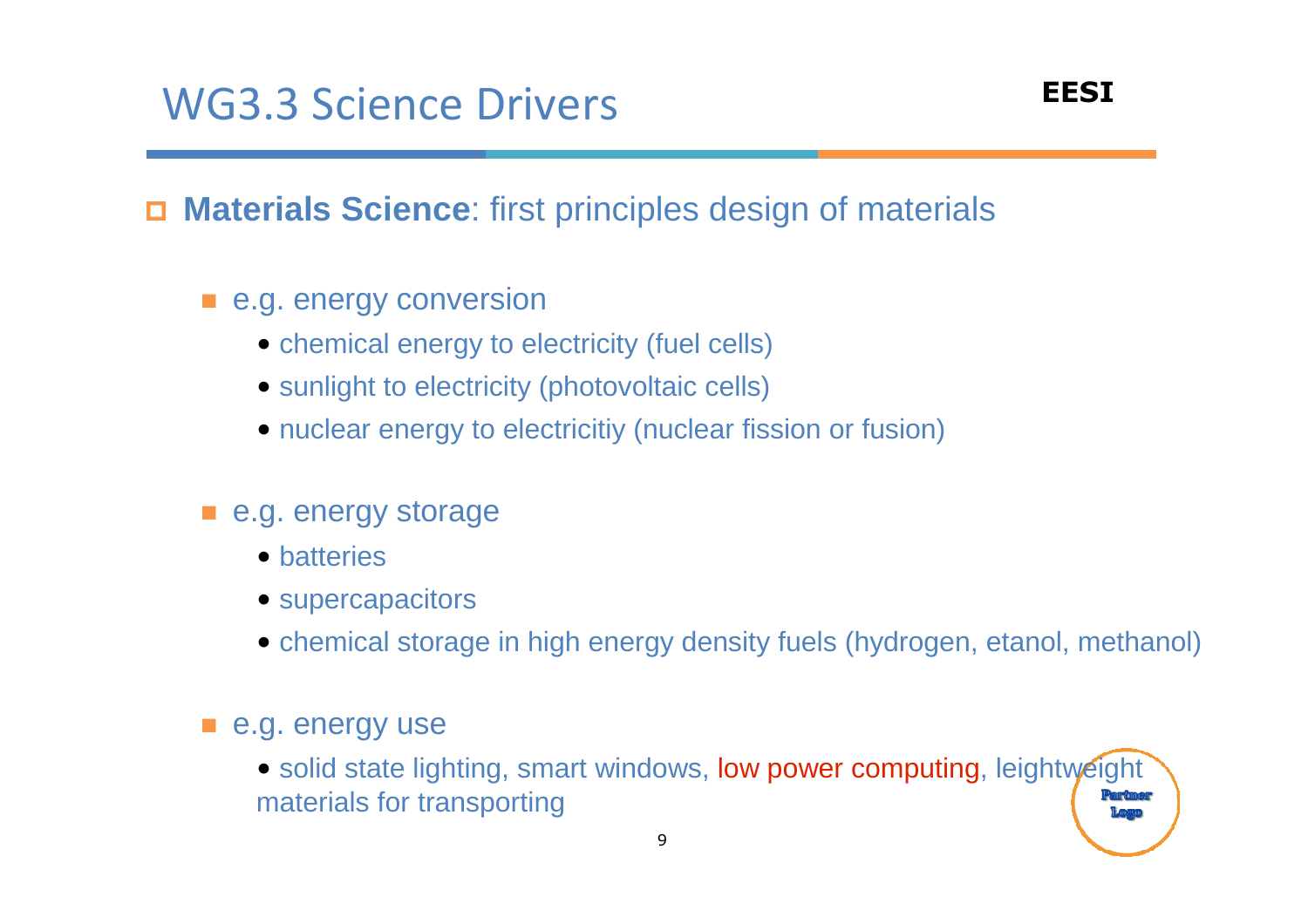$\Box$ **Materials Science**: first principles design of materials

■ High throughput design

"Once a material property can be calculated accurately from quantum simulations, it becomes straightforward to systematically explore hundreds or thousands of compunds for improved performance."

N.Marzari

- Acceleration of invention and discovery in science and technology
	- reduce costs
	- reduce interval of time-of-discovery to time-to-commercialisation

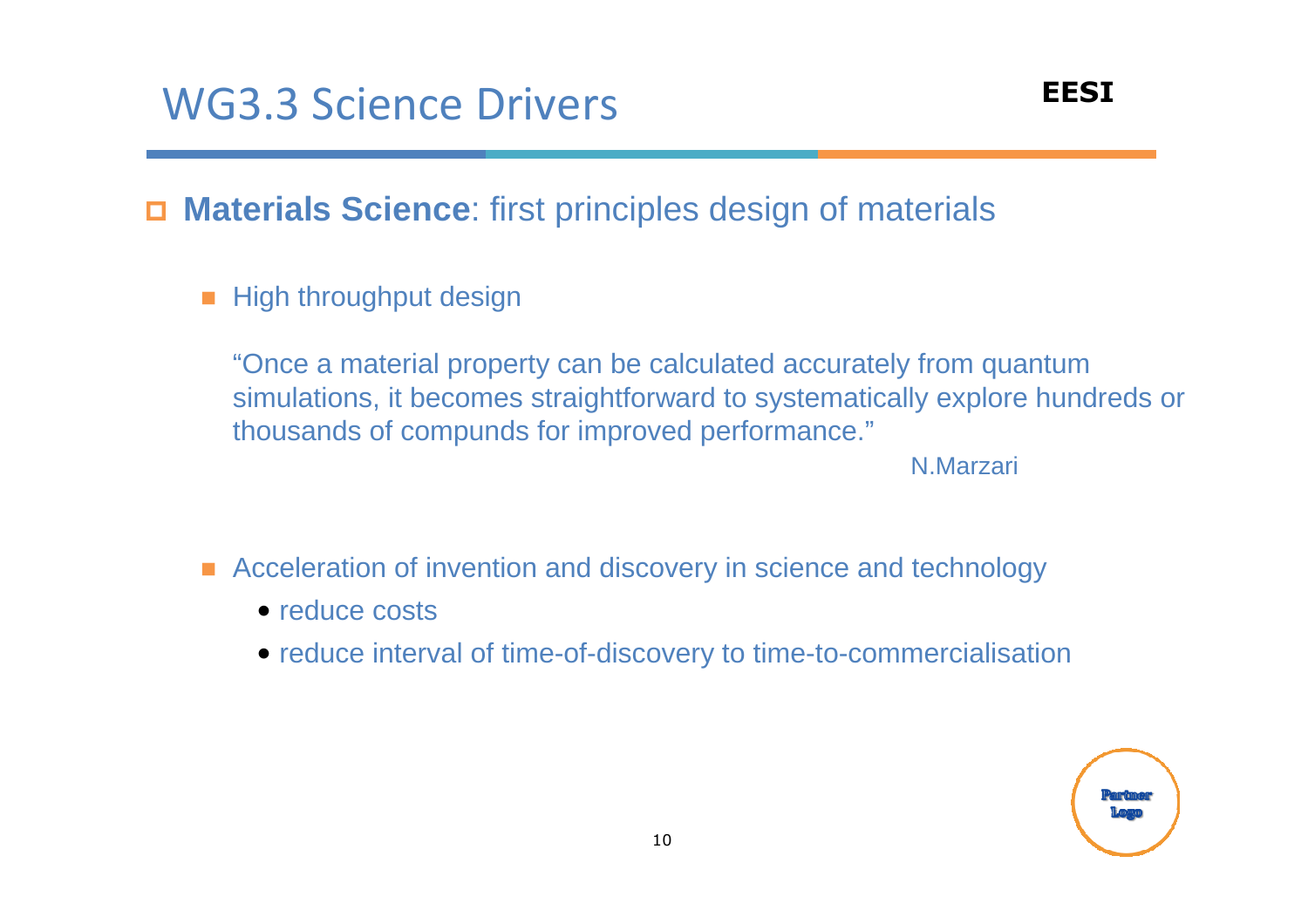### WG3.3 Science Drivers

- **Soft-Matter Research**: overcome time- and length scales for device simulations
	- **Catalysis** 
		- temperature effects
		- non-equilibrium
		- chemical reactions



- Self-organization and self-assembly of nano-structures
	- length- and time-scale wall (e.g. for polymers timescales  $-N^2$ )
- **Exampled device modeling** 
	- Fuel cells: device modeling with explicit system description -> multiscale modeling for gas-liquid-solid + chemical reactions

le anglunge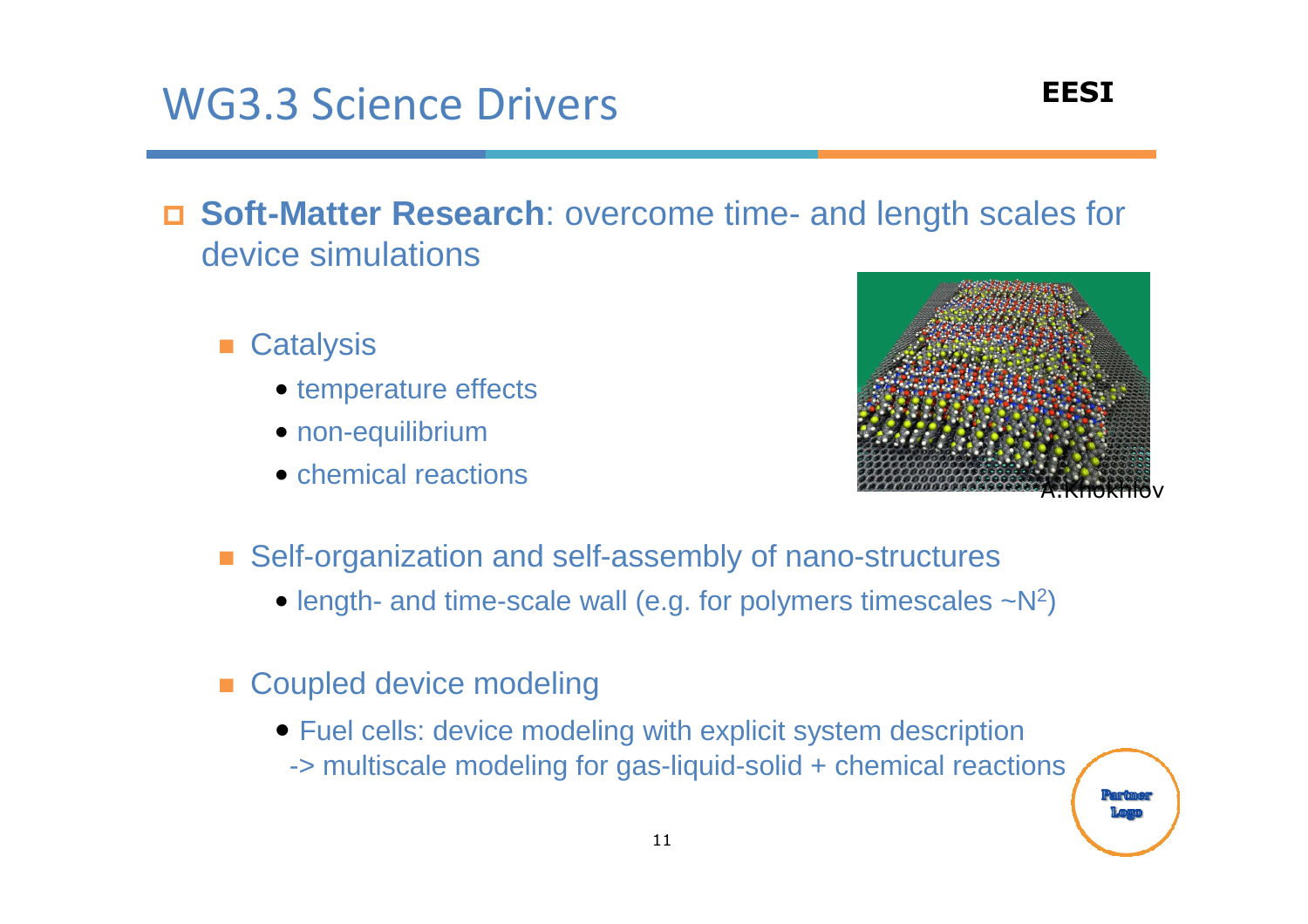## WG3.3 Science Drivers

- □ **Plasma-Fusion Research**: ITER - magnetic fusion for energy production
	- -Characterisation of plasma dynamics
	- $\mathbb{R}^3$ Understanding energy and particle confinement
	- Predict instabilities and their consequences
	- -Challenges:



- Spatial domains: electron scales  $(Om)$ , micro-turb.  $(mm)$ , machine scal. (m)
- Time-scale separation: energy confinement time (s), microturbulence (Os)
- Fully electromagnetic simulations, ions + electrons
- time scale simulations up to ~1s (1ms at present)
- spatial resolutions down to mesh sizes 10<sup>5</sup> -> electronic scales
- memory limitations at present (need for fat nodes)

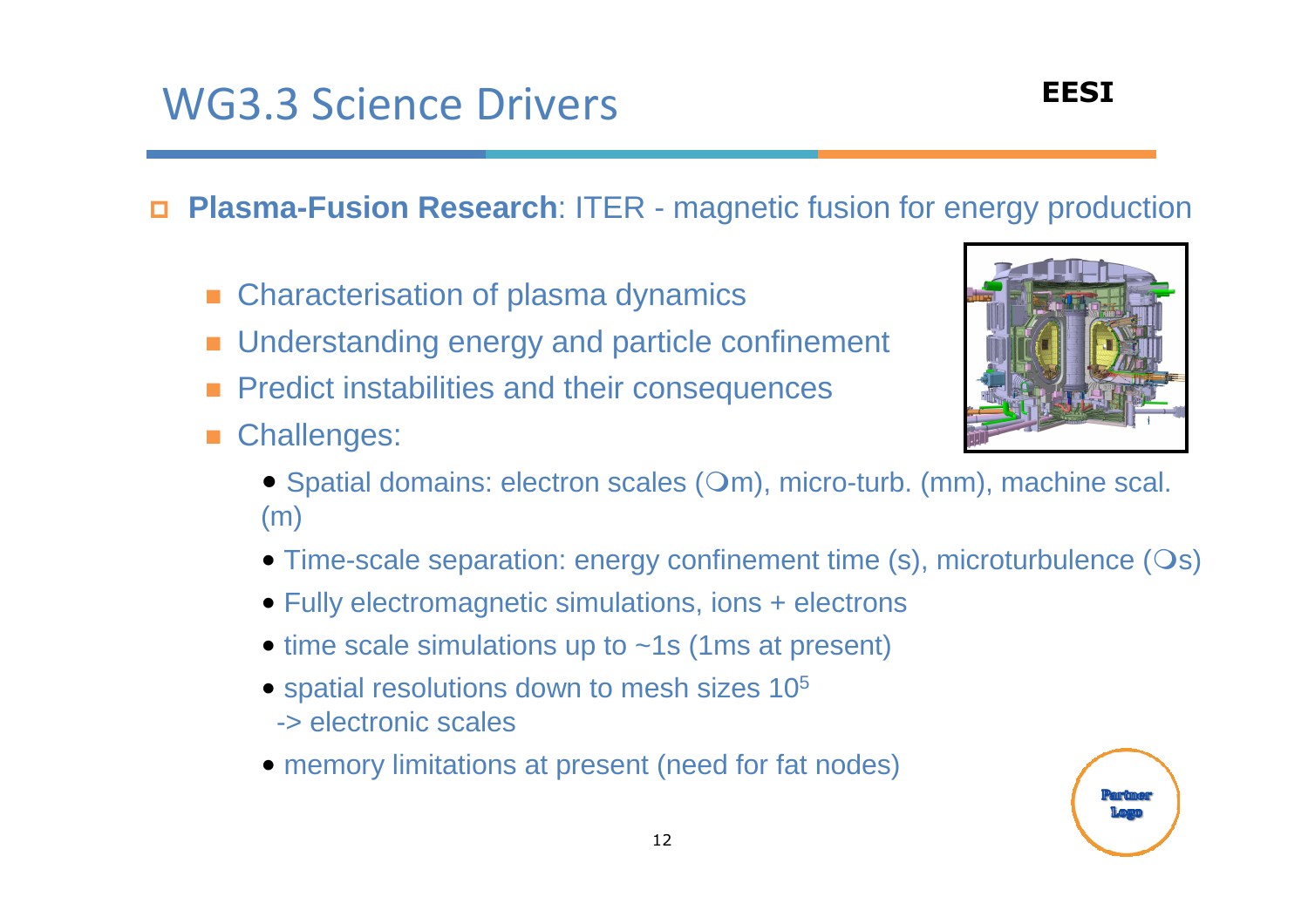#### WG3.3 Science DriversS
EESI

## **Astrophysics**

- Dark energy, large scale structure and cosmolgy
	- From galaxies to Hubble volume
	- Large n-body simulations (16384<sup>3</sup> part. for resolution) current limit 81923 particles – memory limits
- **Physics of clusters and galaxy formation** 
	- very inhomogenous systems, different time scales load balancing
	- need for lots of simulations to explore variance
- **Physics of planetary formation** 
	- from molecular clouds to planetesimals
	- time- and length scales need for multiscale modeling
	- new physics with MHD and dust-gas coupling
- Stellar interiors and model of the Sun
	- Supernovae mechanisms, compact stars
	- goal: global model of stellar structure & dynamics
	- MHD & radiative transport



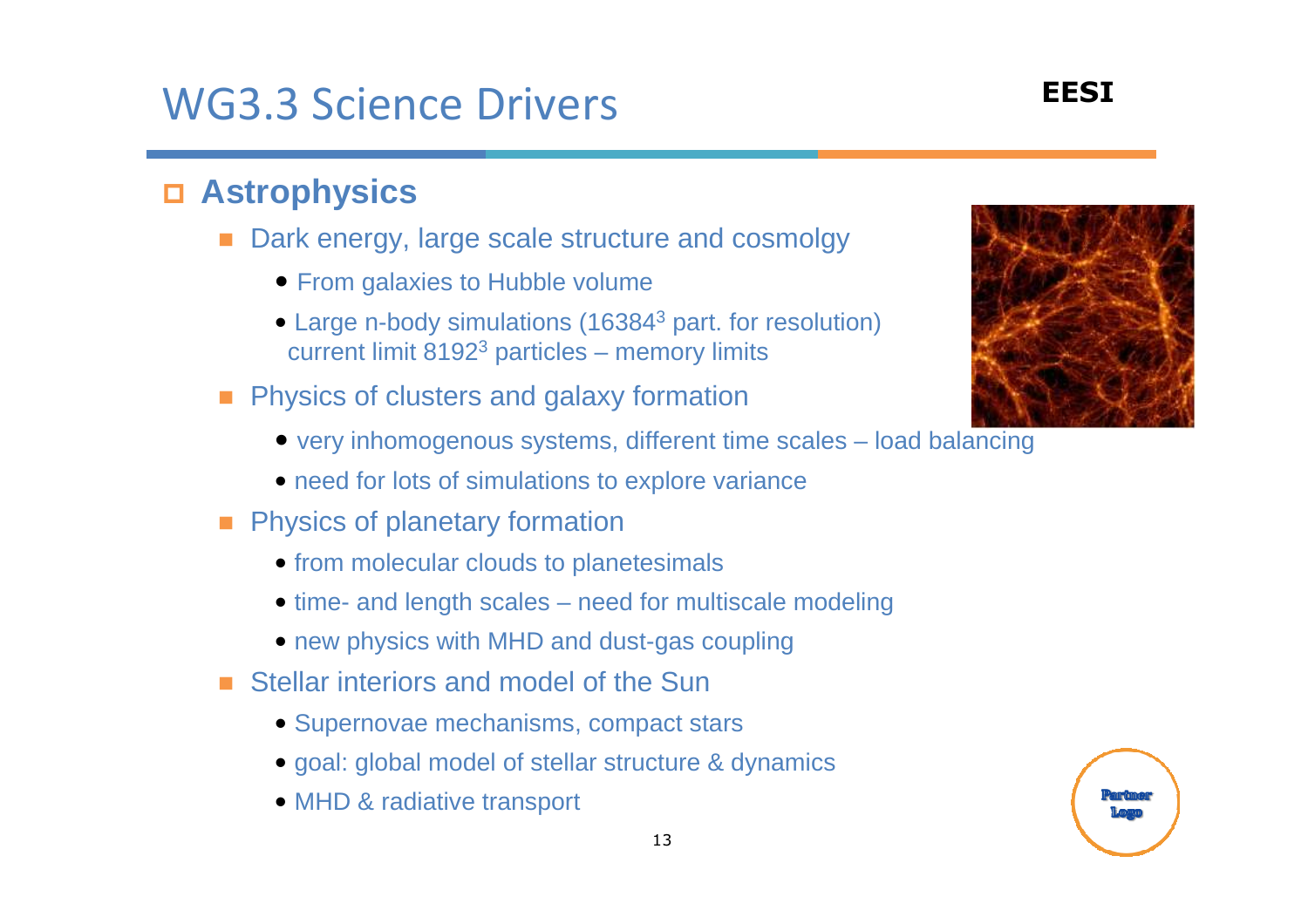## WG3.3

P<mark>ean t</mark>ungan

## Main methods used in application fields:

### ■ Particle methods

- e.g. molecular simulations, particle based hydrodynamics
- PIC, MD, Brownian Dynamics, Monte Carlo
- Long range- / non-local interactions
- Mesh-based methods
	- e.g. Navier-Stokes, MHD
	- Adaptive mesh-refinement
	- Multigrid
	- FFT
- Ab inito / electronic structure calculations
	- Linear algebra (e.g. Eigenwert solver, Cholesky, matrix-vector)
	- Wavelets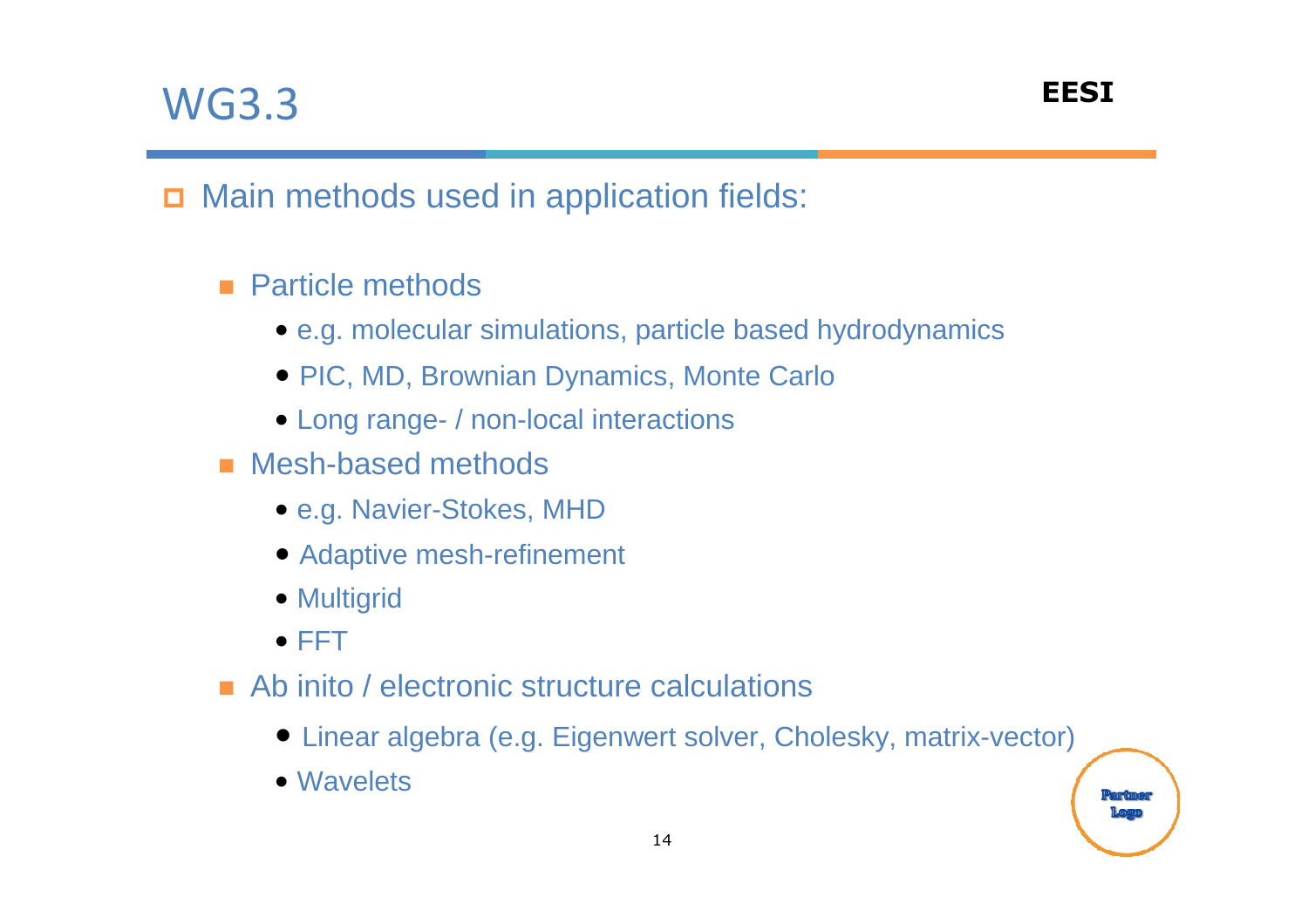## WG3.3

## □ Goals to be achieved

- reduce time-to-solution / time-to-market
- **EXTERGLICE** / optimize energy-to-solution
	- new metric for job-accounting foreseen: (time-to-solution) x (energy)
- **E** Algorithmic targets:
	- seek for optimal complexity (O(N))
		- \* Fast Multipole Methods
		- \* Decomposition methods
		- \* Multigrid
		- \* H-matrices
	- seek for locality (reduce data movement and therefore energy)
		- \* communication-friendly or -avoiding algorithms
		- \* time-scale splitting schemes
		- \* real space methods
		- \* wavelets

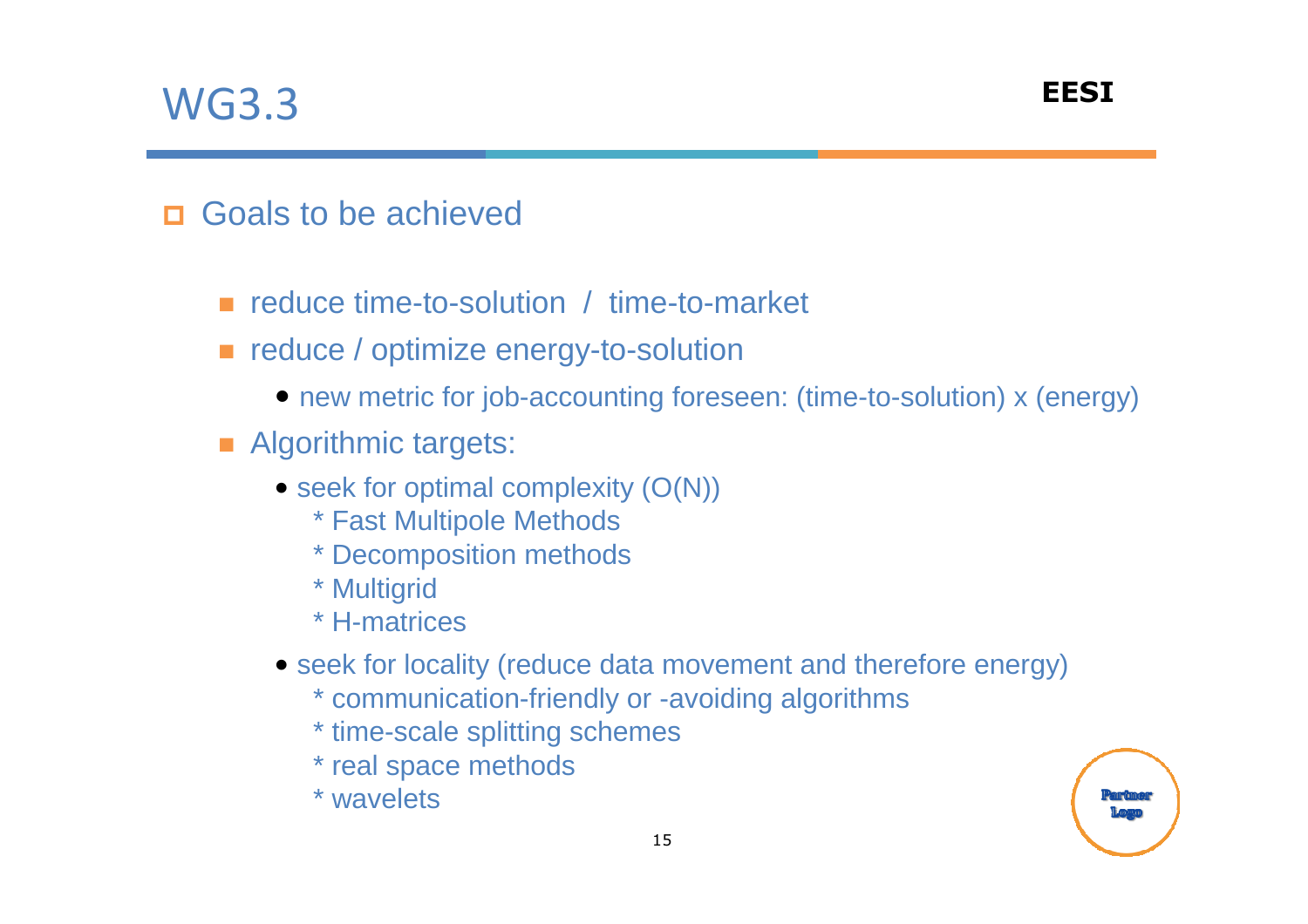## Preparing for the next steps: **Short term perspectives**

- **E** Modularisation of codes
	- share components of codes between different groups
- Most groups start thinking in terms of
	- extending codes to hybrid: MPI + OpenMP / P-Threads
	- writing codes or parts of codes for: **GPU**
	- planning extensions for codes in multi-stage parallelismMPI + OpenMP + accelerator (GPU, FPGA,...)

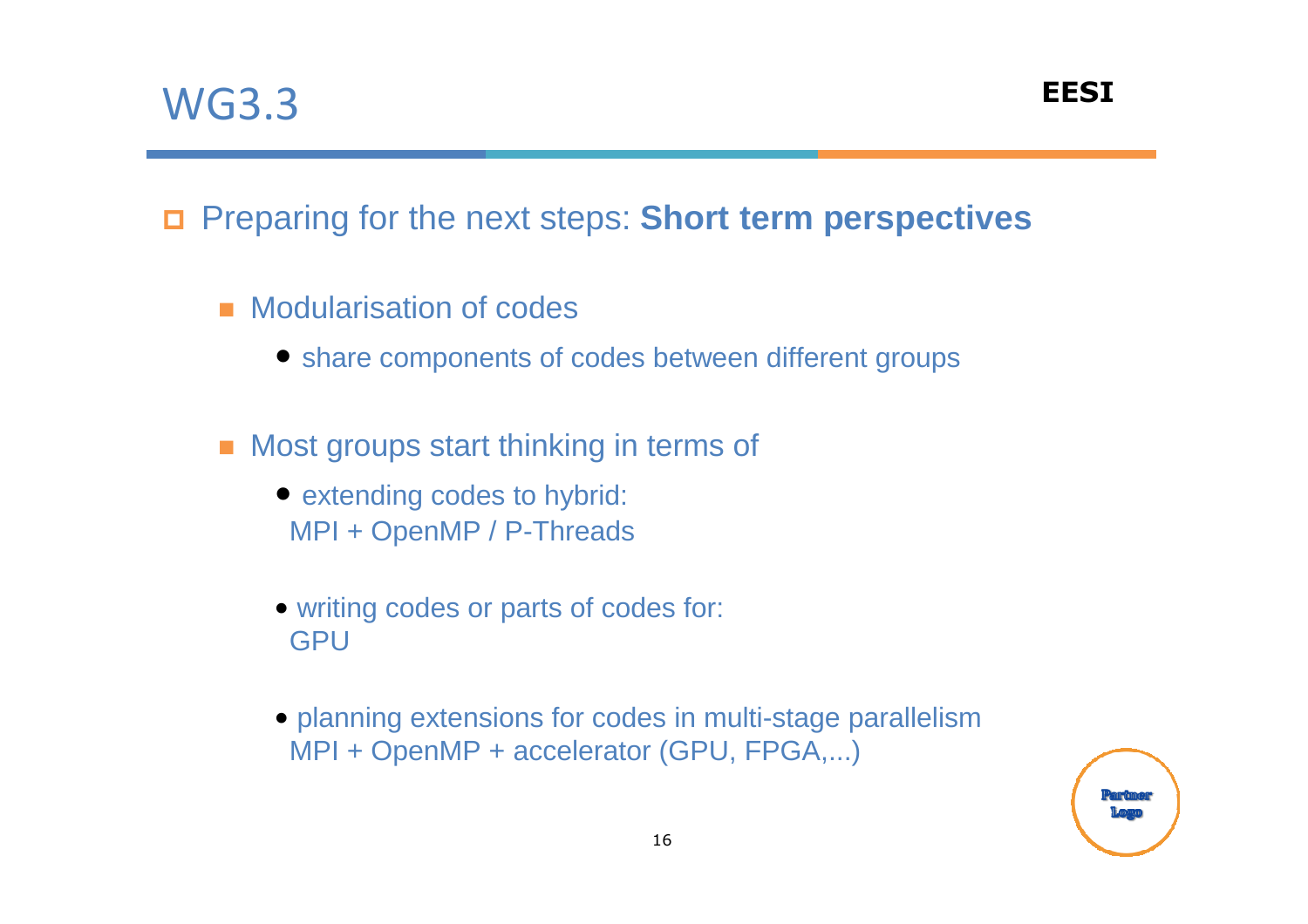Preparing for the next steps: **Long term perspectives**

- $\blacksquare$  The exa-scale challenge the threefold way
	- Strong- / weak scaling
	- Multiscale (horizontal / vertical)
	- Ensemble simulations

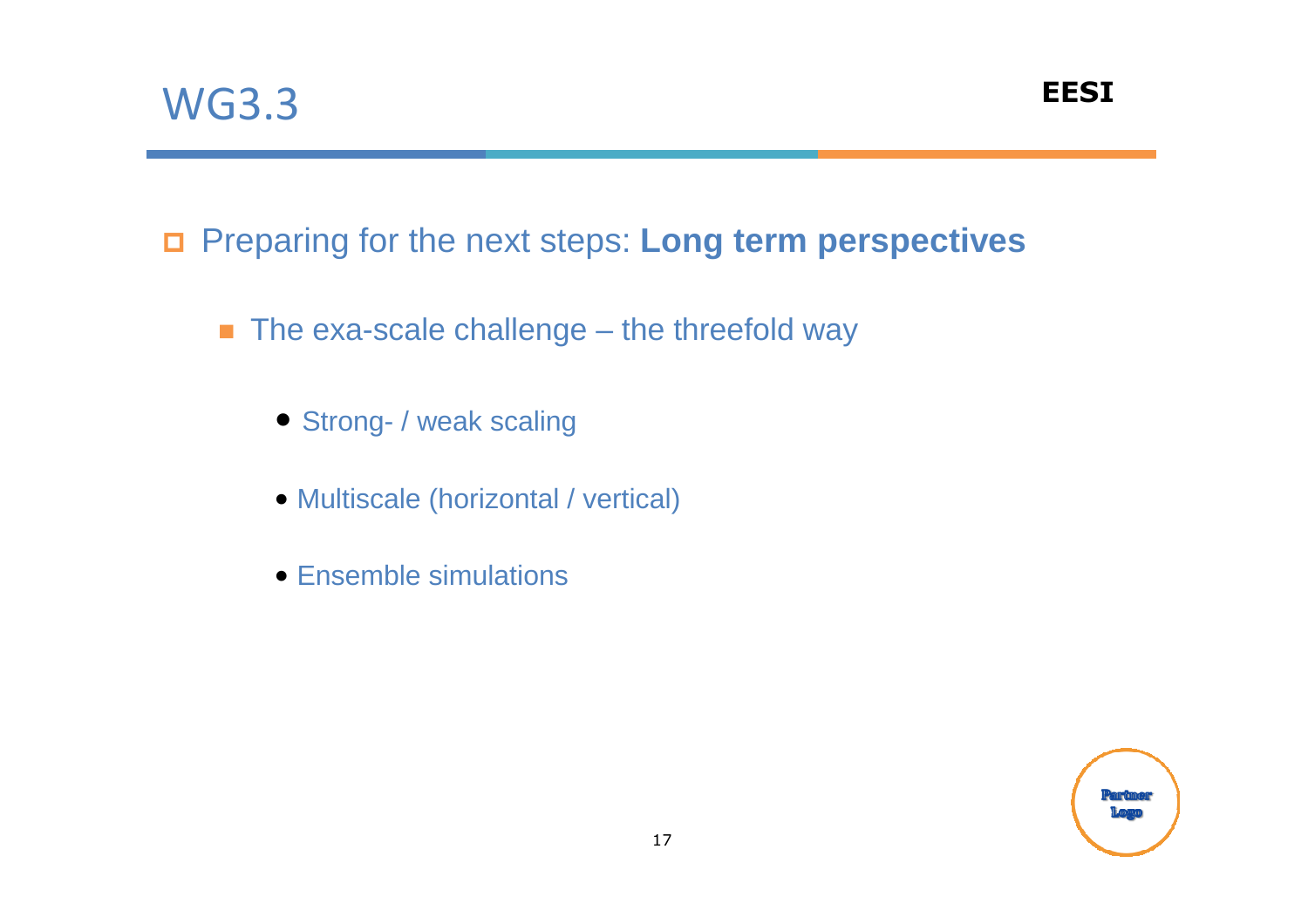## □ Strong- / weak scaling

- Common opinion of experts:
	- do not build up on existing codes
	- rewrite legacy codes
	- adjust / choose algorithms for exa-scale hardware
	- address hardware specific features and design special algorithms for specific hardware features
	- implies several man-years for redesign of functional units in programs

#### **New design and optimal implementation of codes**

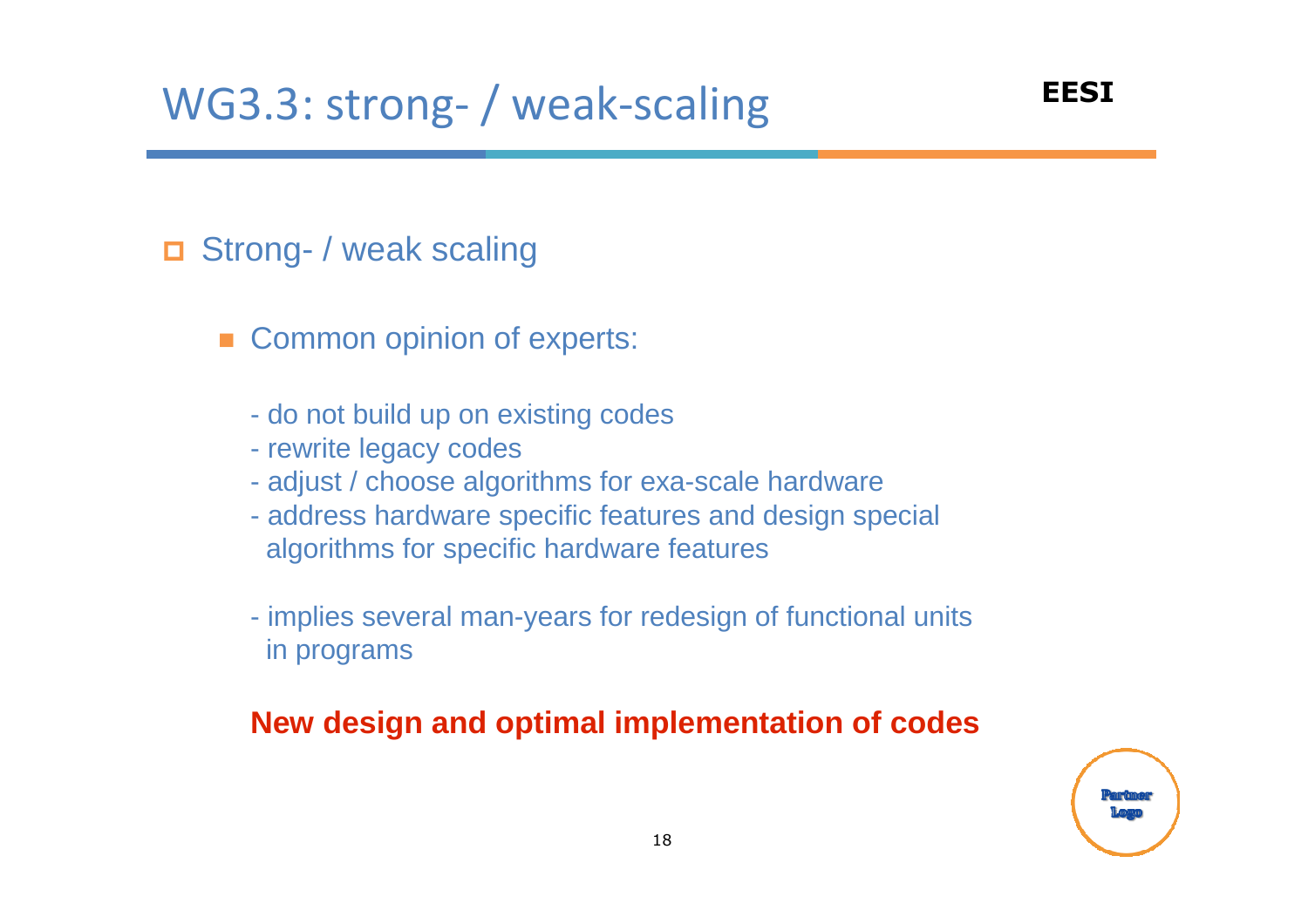## Multiscale Simulations

- $\mathcal{L}_{\mathcal{A}}$  partial solution to escape from the dilemma of hyper-scaling\* strong scaling not possible for a lot of codes (e.g. for some commercial codes or quantum chemistry)
- $\mathcal{L}_{\mathcal{A}}$  solution to weak scaling (WS) problem, since WS not always
	- \* desired (e.g. in Quantum Chem. not everything is "worth" to be calculated in full precision)
	- \* or possible (e.g. non-linear increase in memory consumption)
- combine codes and run concurrently

#### **Horizontal Multiscale**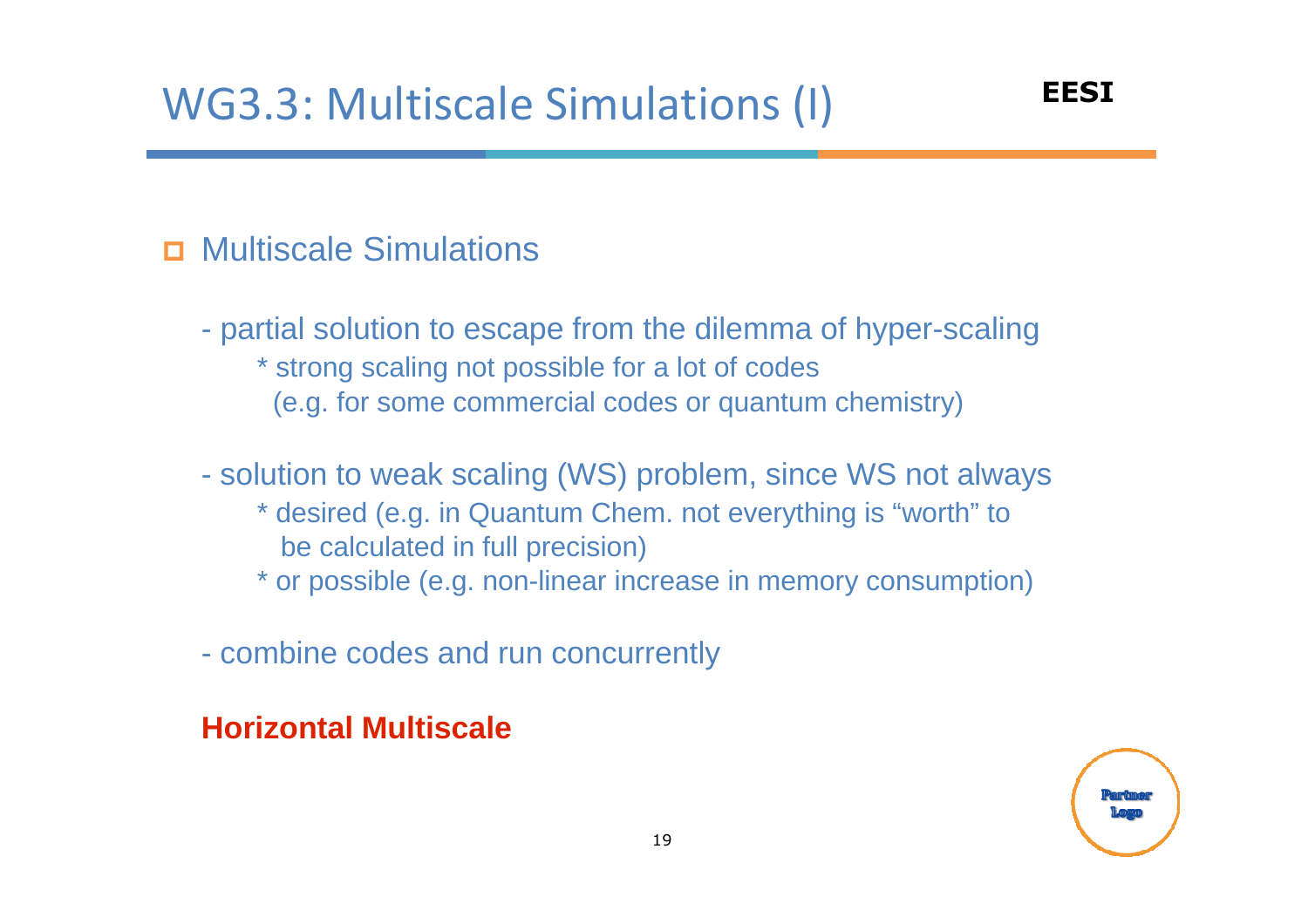## WG3.3: Multiscale Simulations (II) EESI

#### п Multiscale Simulations

- not all experts need / want full exascale performance in a single program application
	- solution is in running different codes coupled simultaneously
	- run codes concurrently on smaller number of nodes
	- **chance for a survival of legacy codes**
	- codes should be coupled through standard interface (this has to be developed and agreed for in the community)
	- develop multiscale simulation codes which can be used as plug & play

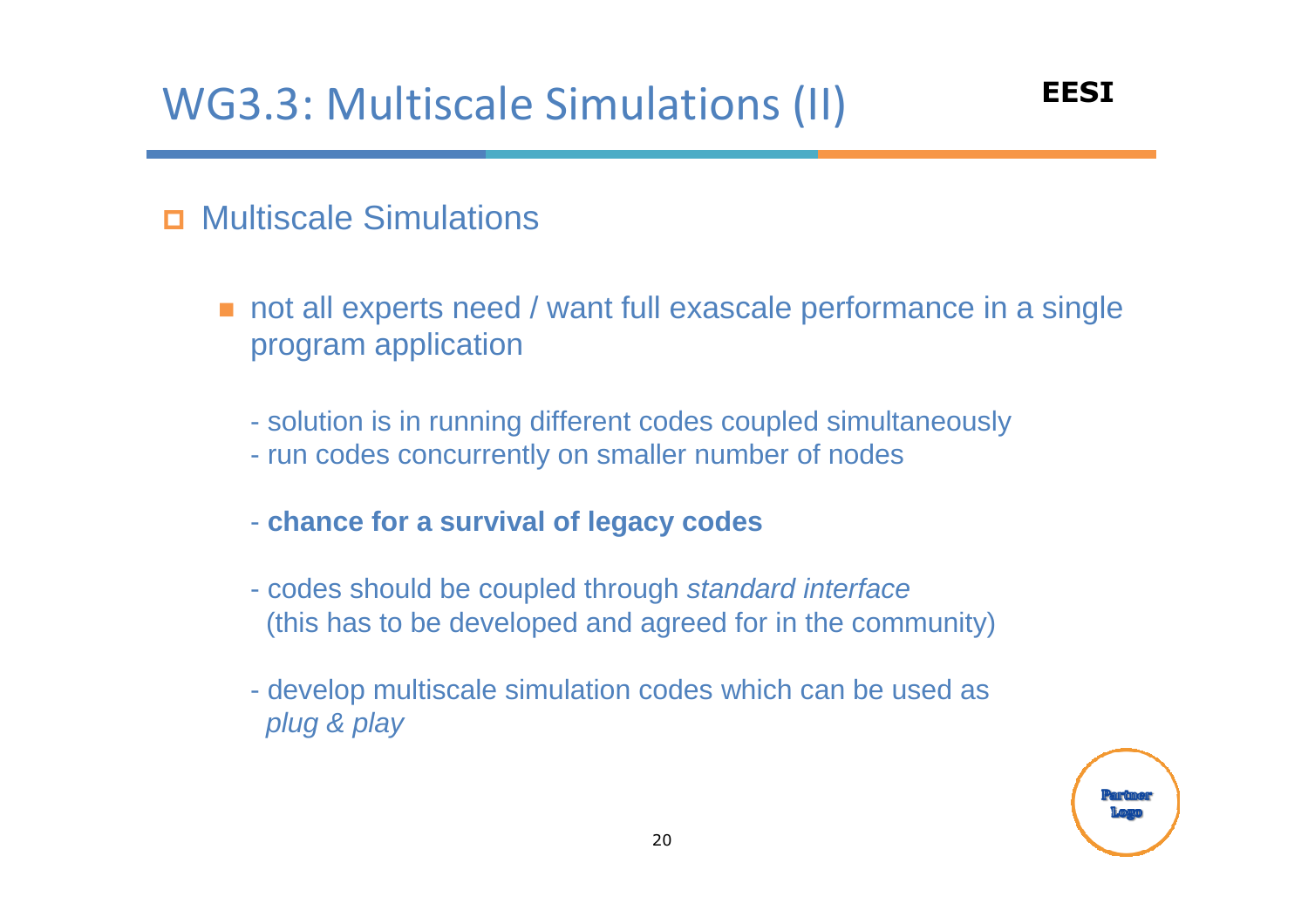## **Ensemble Simulations**

- "perfect parallel scaling"
	- used to increase statistics
	- verification of methods
	- mathod towards fault method towards fault tolerant computing